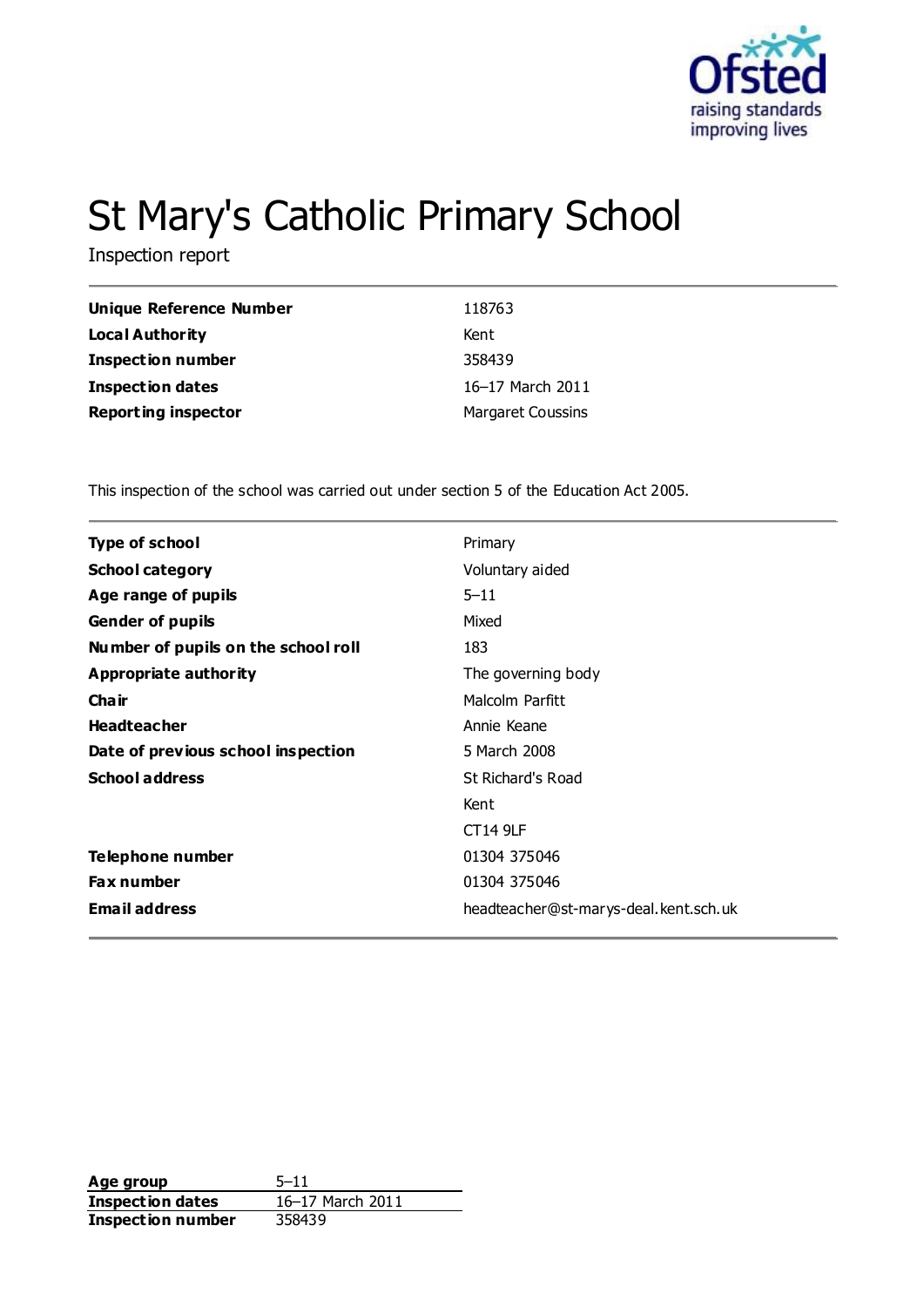The Office for Standards in Education, Children's Services and Skills (Ofsted) regulates and inspects to achieve excellence in the care of children and young people, and in education and skills for learners of all ages. It regulates and inspects childcare and children's social care, and inspects the Children and Family Court Advisory Support Service (Cafcass), schools, colleges, initial teacher training, work-based learning and skills training, adult and community learning, and education and training in prisons and other secure establishments. It assesses council children's services, and inspects services for looked after children, safeguarding and child protection.

Further copies of this report are obtainable from the school. Under the Education Act 2005, the school must provide a copy of this report free of charge to certain categories of people. A charge not exceeding the full cost of reproduction may be made for any other copies supplied.

If you would like a copy of this document in a different format, such as large print or Braille, please telephone 0300 123 4234, or email **[enquiries@ofsted.gov.uk](mailto:enquiries@ofsted.gov.uk)**.

You may copy all or parts of this document for non-commercial educational purposes, as long as you give details of the source and date of publication and do not alter the documentation in any way.

To receive regular email alerts about new publications, including survey reports and school inspection reports, please visit our website and go to 'Subscribe'.

Royal Exchange Buildings St Ann's Square Manchester M2 7LA T: 0300 123 4234 Textphone: 0161 618 8524 E: **[enquiries@ofsted.gov.uk](mailto:enquiries@ofsted.gov.uk)**

W: **[www.ofsted.gov.uk](http://www.ofsted.gov.uk/)**

© Crown copyright 2011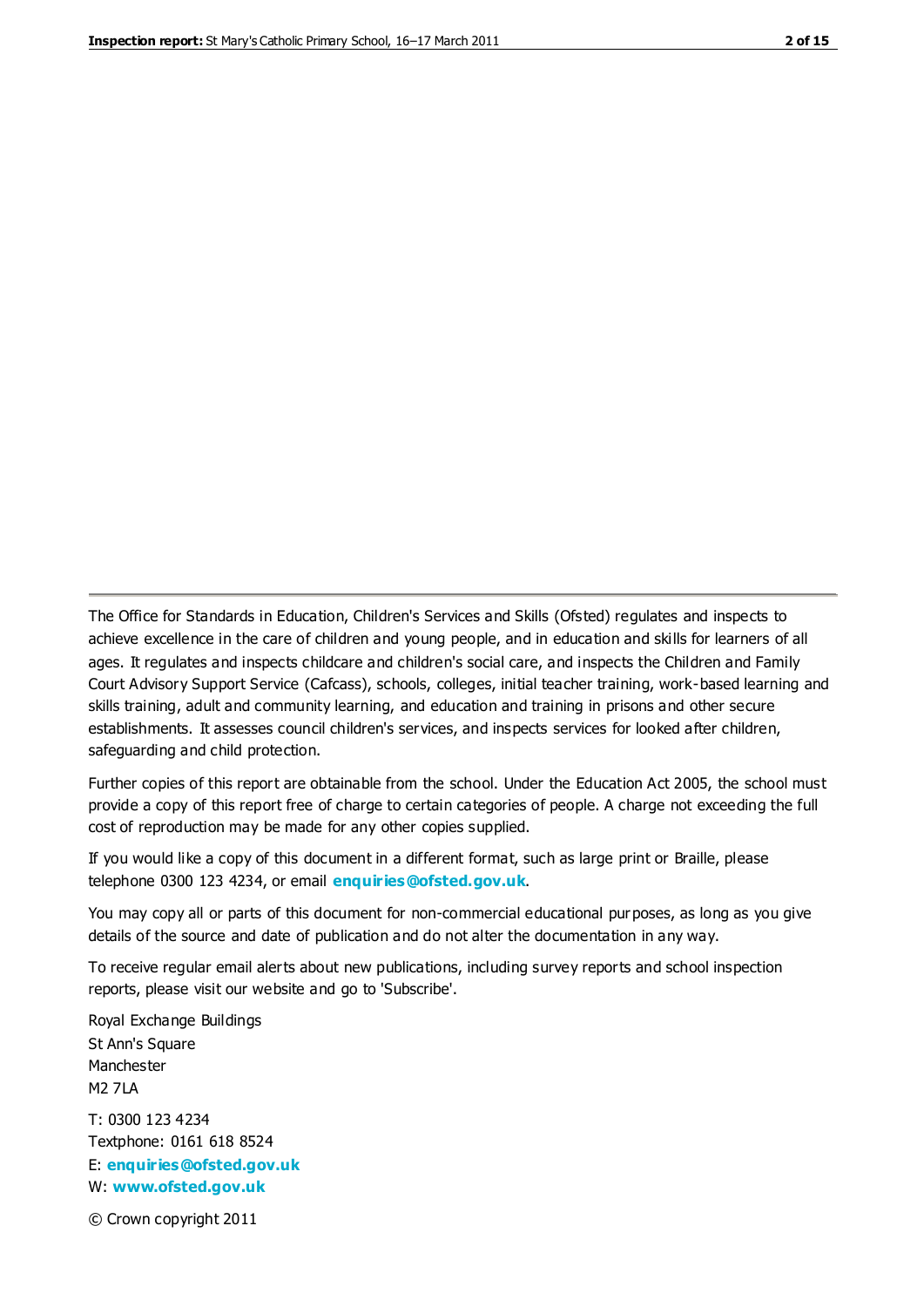# **Introduction**

This inspection was carried out by three additional inspectors. They observed 12 lessons led by seven different teachers. Meetings were held with the headteacher, other staff with leadership responsibilities, pupils and governors. Inspectors observed the school's work and looked at a range of school documentation including the school's self-evaluation form, monitoring records, the school improvement plan, pupils' progress records and safeguarding procedures. Questionnaires from 66 parents and carers were received and analysed.

The inspection team reviewed many aspects of the school's work. It looked in detail at a number of key areas.

- The progress made by different groups of pupils, to ascertain whether expectations are high enough and teaching is sufficiently challenging.
- $\blacksquare$  The impact of the restructured leadership team and its work on school improvement, particularly through its monitoring of teaching and learning.
- How well the curriculum provides creative and memorable learning experiences that are relevant to pupils' needs and interests.
- The impact of the improvements to the environment in the Early Years Foundation Stage.

# **Information about the school**

St Mary's is smaller than the average primary school. Most pupils are from White British backgrounds. The proportion of pupils known to be eligible for free school meals is above average, as is the proportion that have special educational needs and/or disabilities. Their needs relate mainly to behavioural, emotional and social and speech, language and communication difficulties. The school makes provision for the Early Years Foundation Stage in a Reception class. The school has gained Healthy Schools status and the Active Schools award.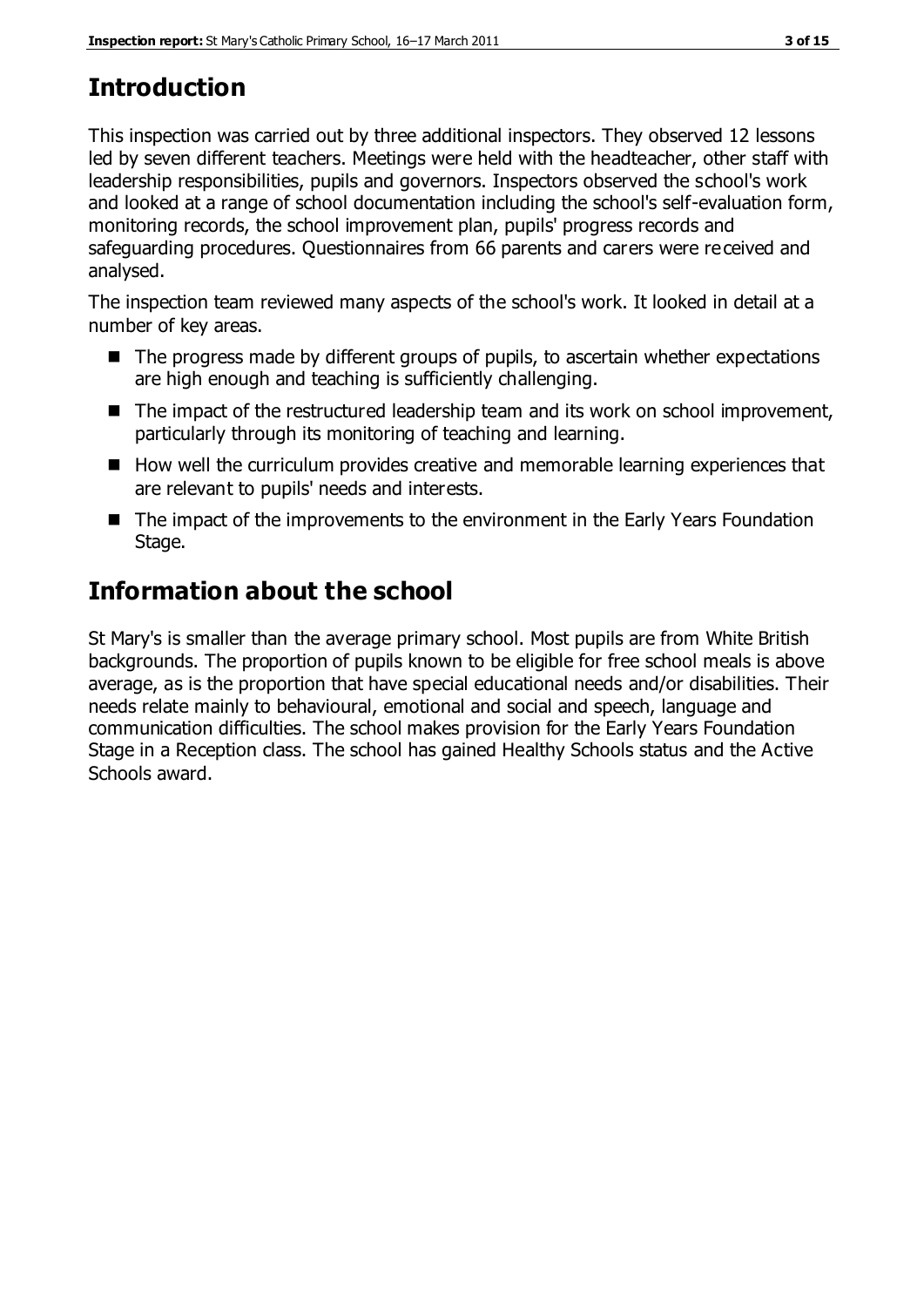**Inspection grades: 1 is outstanding, 2 is good, 3 is satisfactory, and 4 is inadequate** Please turn to the glossary for a description of the grades and inspection terms

# **Inspection judgements**

| Overall effectiveness: how good is the school?  |  |
|-------------------------------------------------|--|
| The school's capacity for sustained improvement |  |

# **Main findings**

St Mary's provides a satisfactory education for its pupils. Good care, guidance and support ensure that pupils feel safe and secure, and parents and carers and staff all feel that the school is a safe and caring place to be. One member of staff summed this up when writing, 'The core values of support and care for all children, parents and staff permeate the school.' Pupils' spiritual, moral, social and cultural development is good. Pupils have a good understanding of how to keep fit and healthy, as recognised by the national awards. Pupils behave well, enjoy the responsibilities they are given, and feel that their views are valued and they have a voice in the school. Attendance is broadly average, but has dipped over the last year.

The good start children make in the Early Years Foundation Stage is a strength of the school. Progress throughout the rest of the school is satisfactory and by the time they leave, attainment is average and achievement satisfactory. Leaders are aware that the school is not building enough on the good progress made in the Reception year to raise attainment and ensure that pupils reach their full potential. The school values pupils as individuals and ensures that those with special educational needs and/or disabilities make similar progress to their classmates. A parent of a child receiving support wrote, 'They have gone above and beyond with all the help they have not only given my child but myself as well.'

Teaching is satisfactory and is supported by a good curriculum that has become increasingly effective in providing relevant, practical activities in all subjects to make learning meaningful and enjoyable. In some lessons, however, tasks are not always well matched to either the learning intentions or the differing ability levels of the pupils, and as a consequence the pace of progress slows and learning is not always memorable. Some examples of good marking provide pupils with useful information about how to improve their work, but this is not consistent across the school.

The school engages parents and carers well. They are positive about the school and appreciate the ways in which it helps them to support their children's learning. One commented, 'I have been very impressed with the school, the quality of teaching and the way I am kept informed in relation to teaching techniques so I can support my child.' Good partnerships with local schools and organisations are well established, enrich the curriculum and contribute significantly to pupils' well-being and learning opportunities through well-targeted support.

The school has a satisfactory capacity to improve further. Effective self-evaluation procedures provide a clear picture of where the school is working well and the areas for improvement. Recently introduced meetings between class teachers and senior leaders help all staff to be accountable for, and focus on, pupils' progress.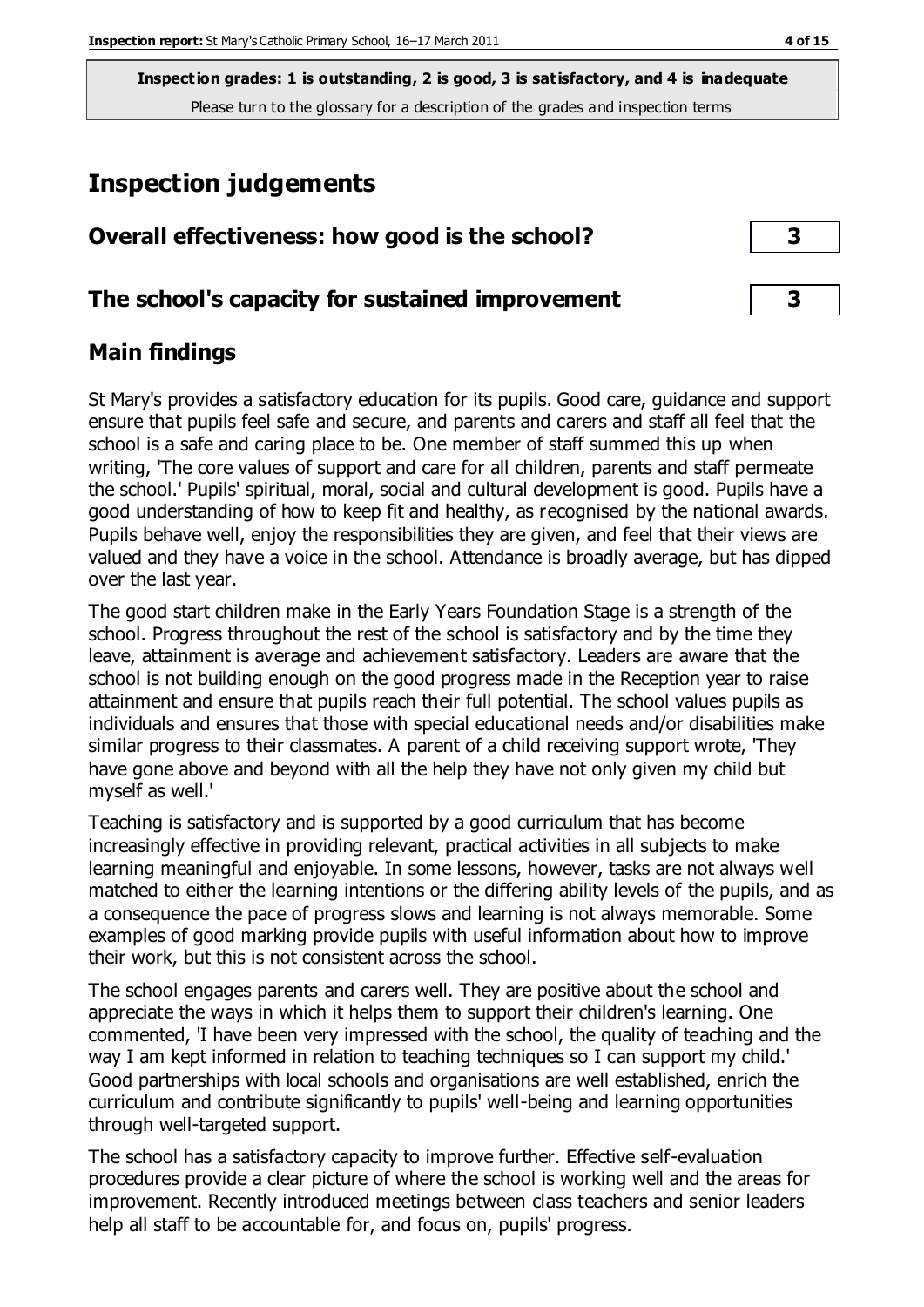**Inspection grades: 1 is outstanding, 2 is good, 3 is satisfactory, and 4 is inadequate** Please turn to the glossary for a description of the grades and inspection terms

Up to 40% of the schools whose overall effectiveness is judged satisfactory may receive a monitoring visit by an Ofsted inspector before their next section 5 inspection.

# **What does the school need to do to improve further?**

- In order to raise attainment in English and mathematics, ensure that the large majority of teaching is good or better by:
	- pacing lessons well and maintaining a high level of challenge so that pupils can make consistently good progress
	- matching tasks more precisely to pupils' needs and the learning objectives for lessons
	- using assessment and marking regularly and effectively in all classes to show pupils how they can improve their work.
- Develop more effective strategies to encourage pupils' regular attendance, and build on the strong relationships with parents and carers to ensure attendance improves.

# **Outcomes for individuals and groups of pupils 3**

Pupils willingly take on responsibilities within the school, such as acting as school councillors, play leaders and playground buddies. They are enthusiastic and enterprising fundraisers for a variety of causes, for example through organising 'Pots for Pakistan' to raise funds for victims of floods in Pakistan. Pupils are keen to learn and display good attitudes in lessons, especially when they are able to take an active role. Year 6 pupils spoke with great enthusiasm about a mathematics lesson where they had used the playground to plot coordinates before recording their work in books. They were very proud of their work and developed a good understanding of the mathematics involved, and their learning was exciting and memorable. Learning is less effective when tasks are not well matched to pupils' abilities or the learning objective. For example, some pupils were required to spend far too long cutting out paper clocks rather than developing skills of understanding and using time, which limited their progress.

Children start school with levels of attainment that are below expectations for their age. Over the two years after the previous inspection, the proportion of pupils reaching the expected levels in the national tests at the end of Year 6 had been below average because of some underachievement. The pupils' work in their books and lesson observations show that the school has overturned this underachievement and pupils are now making satisfactory progress. The current Year 6 are on track to meet their challenging end-ofyear targets, with an increase in the number of pupils reaching the expected levels. Pupils with behavioural, emotional and social difficulties and other special educational needs and/or disabilities make similar progress to their peers because their needs are identified at an early stage and effective support is provided. Pupils' personal skills and the level of their basic academic skills prepare them adequately for the next stage of their education.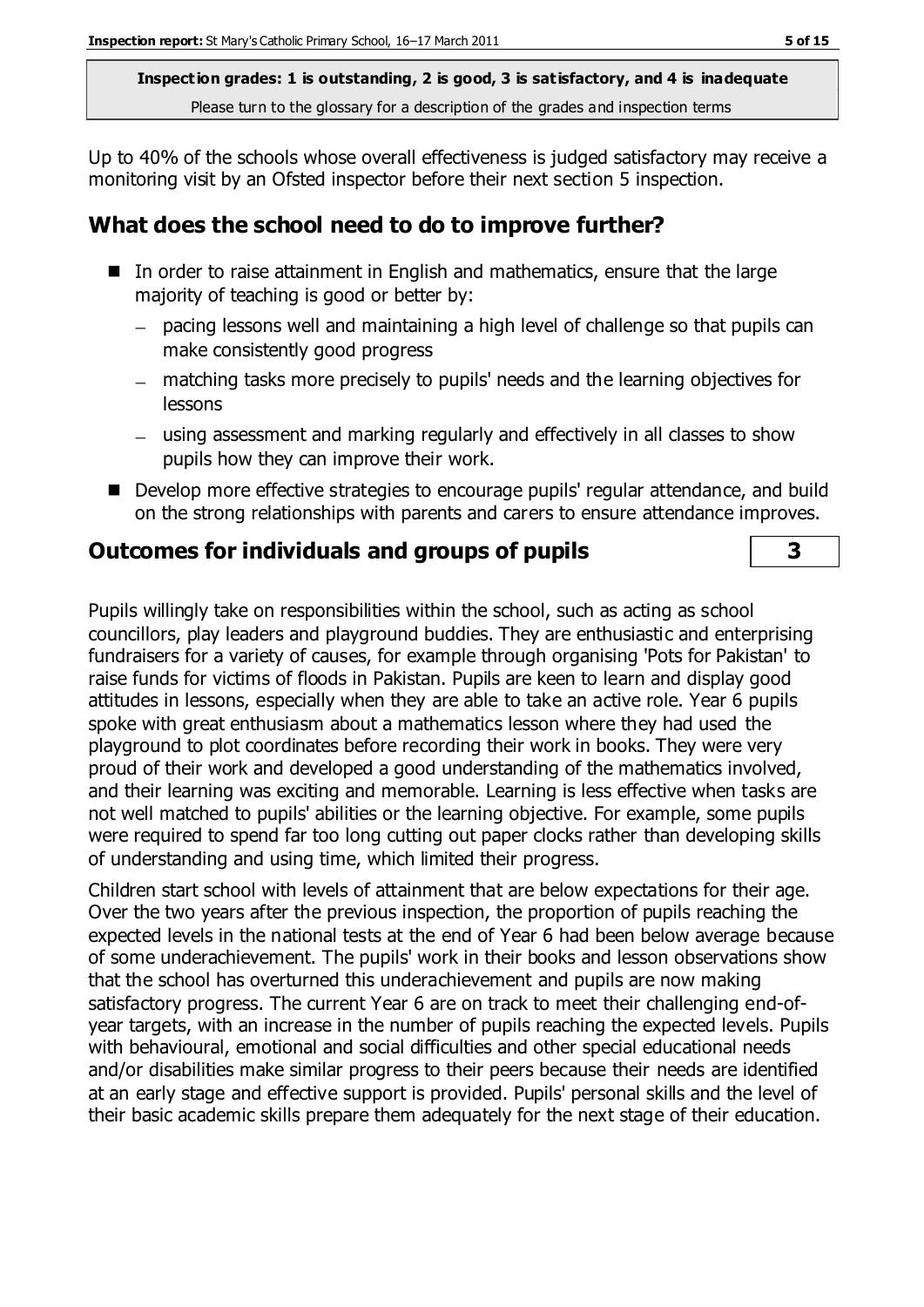# **Inspection grades: 1 is outstanding, 2 is good, 3 is satisfactory, and 4 is inadequate**

Please turn to the glossary for a description of the grades and inspection terms

These are the grades for pupils' outcomes

| Pupils' achievement and the extent to which they enjoy their learning                                                     | 3 |
|---------------------------------------------------------------------------------------------------------------------------|---|
| Taking into account:<br>Pupils' attainment <sup>1</sup>                                                                   | 3 |
| The quality of pupils' learning and their progress                                                                        | 3 |
| The quality of learning for pupils with special educational needs and/or disabilities<br>and their progress               |   |
| The extent to which pupils feel safe                                                                                      | 2 |
| Pupils' behaviour                                                                                                         | 2 |
| The extent to which pupils adopt healthy lifestyles                                                                       | 2 |
| The extent to which pupils contribute to the school and wider community                                                   | 2 |
| The extent to which pupils develop workplace and other skills that will contribute to<br>their future economic well-being |   |
| Taking into account:<br>Pupils' attendance <sup>1</sup>                                                                   |   |
| The extent of pupils' spiritual, moral, social and cultural development                                                   | 2 |

<sup>1</sup> The grades for attainment and attendance are: 1 is high; 2 is above average; 3 is broadly average; and 4 is low

# **How effective is the provision?**

The curriculum promotes pupils' enjoyment and makes a notable contribution to their good personal skills, including their ability to work well together. Teachers plan activities well and often link subjects together to make learning relevant and meaningful to pupils while ensuring a clear progression in the development of skills. One parent wrote, 'The exciting ways topics are taught really inspire my children.'� The curriculum is enriched very well by a wide range of well-attended clubs, visitors and visits. These very effectively broaden pupils' experiences, interests and self-esteem. Year 1 pupils spoke with great enthusiasm about their trip to a farm during the inspection. One said, 'I learnt that cows play chase like we do,' and another was very keen to share how lambs get fed by 'drinking their mum's milk'.

There are examples of good teaching where expectations are high, learning moves on at a good pace and as a result, pupils make good progress. However, in some lessons pupils have to sit and listen to their teachers for too long and sometimes the work planned does not effectively match the needs of learners of differing abilities or the specific learning intentions of the lesson. As a consequence, pupils do not always make the better progress of which they are capable. As a result of improved assessment procedures, pupils who need additional help benefit from effective support in one-to-one or group work. Despite some good quality marking, however, the overall quality of teaching and marking is too variable to have a consistently good impact on pupils' learning and progress.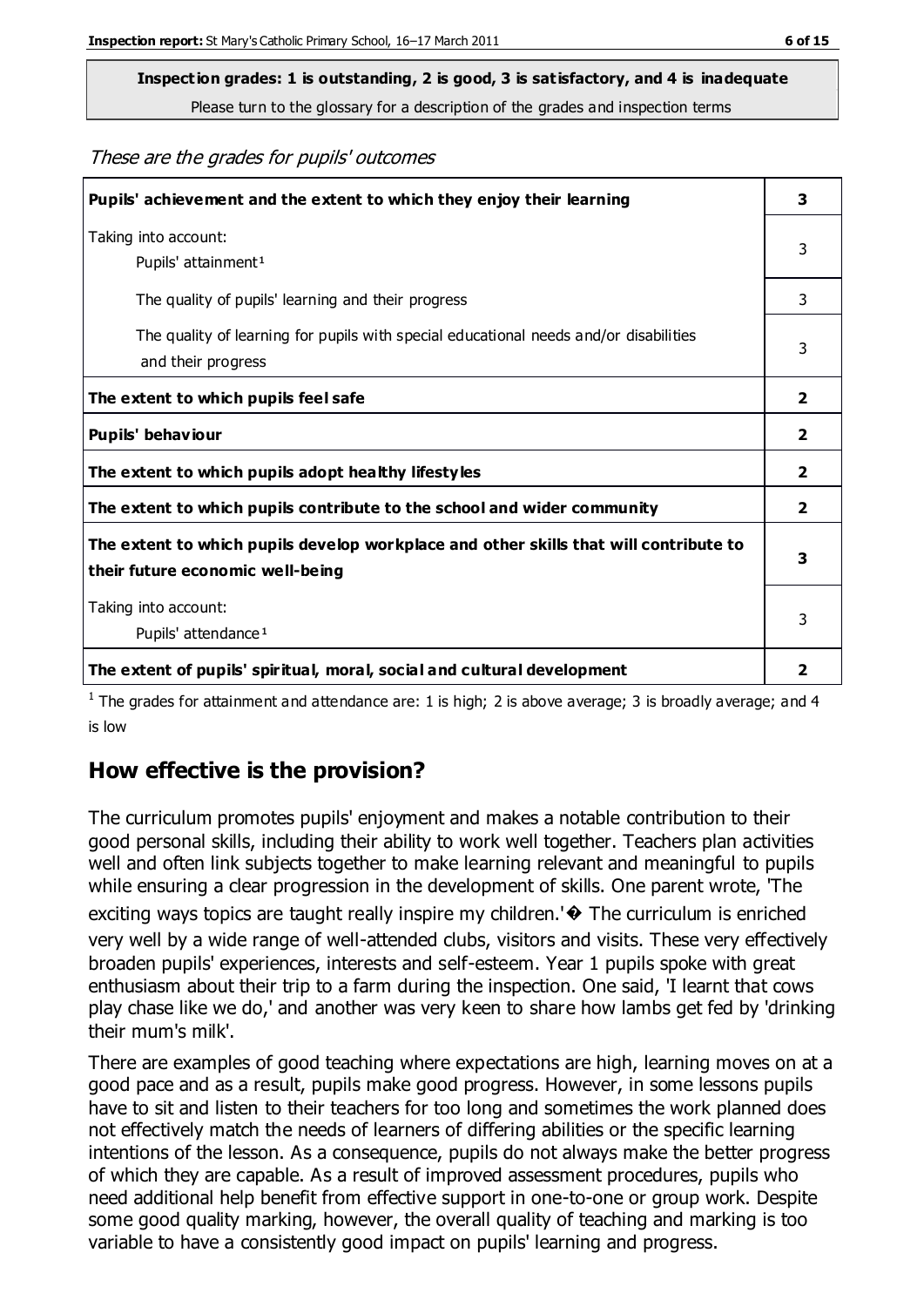#### **Inspection grades: 1 is outstanding, 2 is good, 3 is satisfactory, and 4 is inadequate** Please turn to the glossary for a description of the grades and inspection terms

Provision for pupils whose circumstances make them potentially vulnerable is good, particularly for those who find it difficult to control and moderate their emotions and behaviour. Parents and carers and pupils feel it is 'helping to make things better' and welcome a recently implemented new behaviour policy. It also helps all pupils develop a mature understanding of the challenges some pupils face as learners. Leaders and the family liaison officer have worked hard through targeted support with families to successfully improve the attendance of pupils who are persistently absent, but they have not yet been successful in raising overall attendance levels.

These are the grades for the quality of provision

| The quality of teaching                                                                                    | 3 |
|------------------------------------------------------------------------------------------------------------|---|
| Taking into account:<br>The use of assessment to support learning                                          |   |
| The extent to which the curriculum meets pupils' needs, including, where relevant,<br>through partnerships |   |
| The effectiveness of care, guidance and support                                                            |   |

# **How effective are leadership and management?**

Leaders, including the governing body, share the headteacher's drive and ambition for the school. The restructuring of the senior leadership team is enabling a smoother transition and continuity of learning across the school. They have introduced more rigorous systems for tracking pupils' progress, and this is enabling leaders to have a clear view of where extra support is needed to help pupils build more effectively on good progress made in the Early Years Foundation Stage. As a result, some pupils are now starting to make good progress within an overall satisfactory picture, although it is too early to fully see the impact on attainment.

The school meets the statutory requirements for safeguarding and has clear, wellestablished policies that are well known by staff and applied across all aspects of its work. Leaders promote equal opportunities satisfactorily and the inclusive ethos of the school ensures that pupils learn and develop without fear of discrimination. The effectiveness of the governing body is satisfactory. It has recently been restructured and is developing more rigour in monitoring the impact of the school's work. It has been particularly successful in supporting and developing a more creative curriculum.

Parents and carers are positive about the school. Leaders have developed the school as a cohesive community in which pupils show tolerance, respect and understanding for others. There are good links with the local community and the local churches of the three parish communities. Pupils learn about other countries, cultures and faiths through the curriculum and have links with schools in Nigeria, Gambia and Texas, but the impact of this work is not evaluated and pupils' understanding of the diversity of British society beyond the school is less well developed.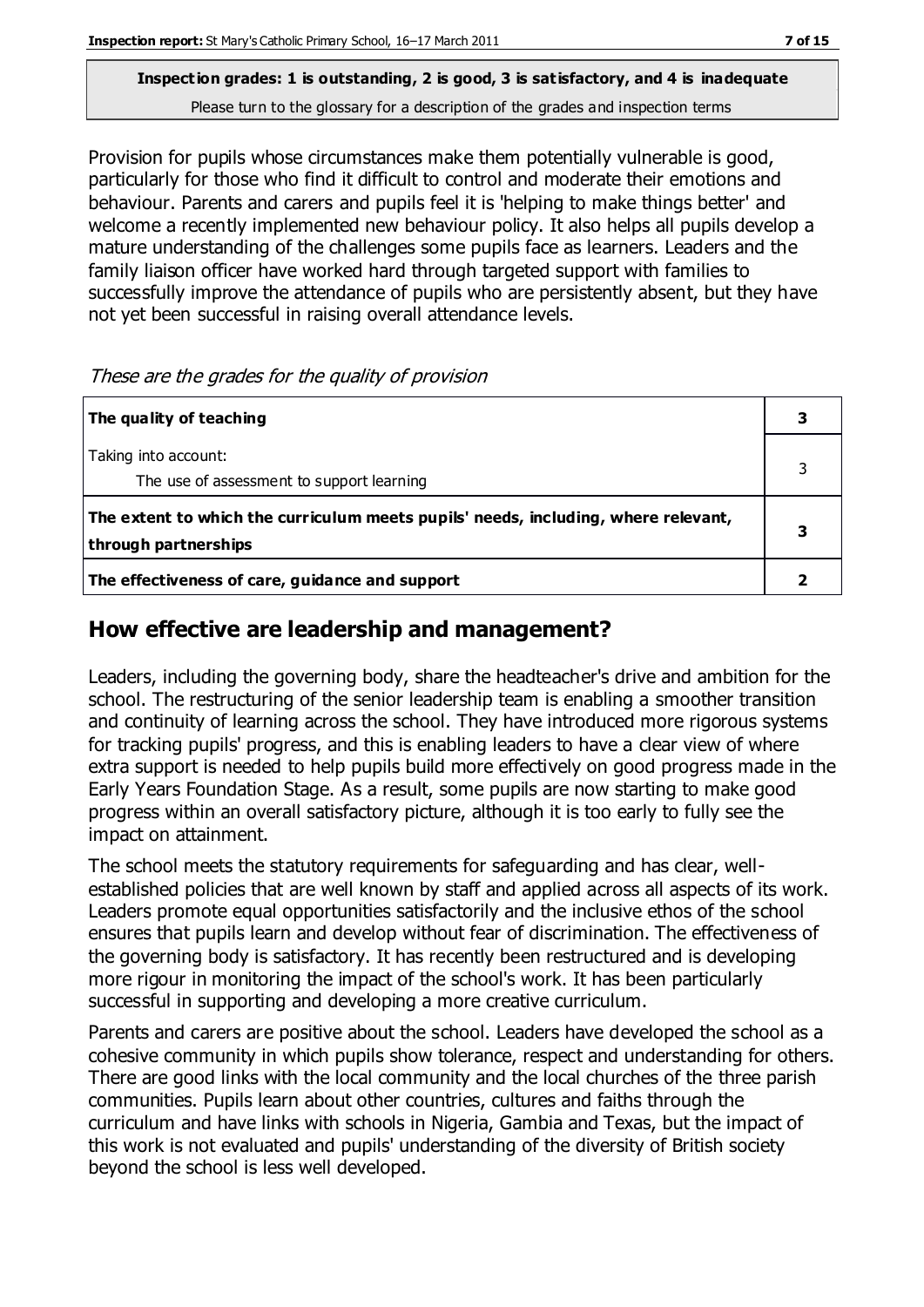**Inspection grades: 1 is outstanding, 2 is good, 3 is satisfactory, and 4 is inadequate**

Please turn to the glossary for a description of the grades and inspection terms

| The effectiveness of leadership and management in embedding ambition and driving<br><i>improvement</i>                                                           |                         |
|------------------------------------------------------------------------------------------------------------------------------------------------------------------|-------------------------|
| Taking into account:<br>The leadership and management of teaching and learning                                                                                   | 3                       |
| The effectiveness of the governing body in challenging and supporting the<br>school so that weaknesses are tackled decisively and statutory responsibilities met | 3                       |
| The effectiveness of the school's engagement with parents and carers                                                                                             | $\overline{2}$          |
| The effectiveness of partnerships in promoting learning and well-being                                                                                           | $\overline{\mathbf{2}}$ |
| The effectiveness with which the school promotes equality of opportunity and tackles<br>discrimination                                                           | 3                       |
| The effectiveness of safeguarding procedures                                                                                                                     | $\overline{\mathbf{2}}$ |
| The effectiveness with which the school promotes community cohesion                                                                                              | 3                       |
| The effectiveness with which the school deploys resources to achieve value for money                                                                             | 3                       |

These are the grades for leadership and management

# **Early Years Foundation Stage**

As a result of good leadership and teaching, children make good progress across the different areas of learning by the time they move into Year 1, although writing remains a notable weakness. Very positive relationships between children and adults ensure that behaviour is good and children feel safe and secure. Children thoroughly enjoy all the activities on offer. There are good opportunities for children to take responsibility for their own learning, such as registering their own name when they arrive and being monitors for various jobs in the classroom. A good balance of activities directed by adults and those where they can take their own choices means that children quickly develop independence. Children enjoy many opportunities for physical activity in the outdoor area, which has undergone significant improvement since the previous inspection and provides a good resource for play and learning. The environment indoors and outside is stimulating and exciting for children, and although opportunities are sometimes missed to provide a wider range of activities for developing their early writing skills, a focus on developing the approach to teaching letters and sound (phonics) has made a significant contribution to children's skills in this area. Snack times are planned carefully to provide not only good social opportunities but also meaningful learning opportunities, particularly in developing children's speaking, listening and story skills. Children are supported well and their welfare is given a high priority. Recently introduced home visits help children and their families to make a smooth transition into the Reception class. Good teamwork between Reception and Year 1 staff ensures that transition into Year 1 is positive and builds on the strengths. Assessment of progress is carried out very regularly and thoroughly to inform the next steps in learning. Milestones in children's achievements are recorded in Learning Journals and 'Love to Learn' books that are shared with parents and carers.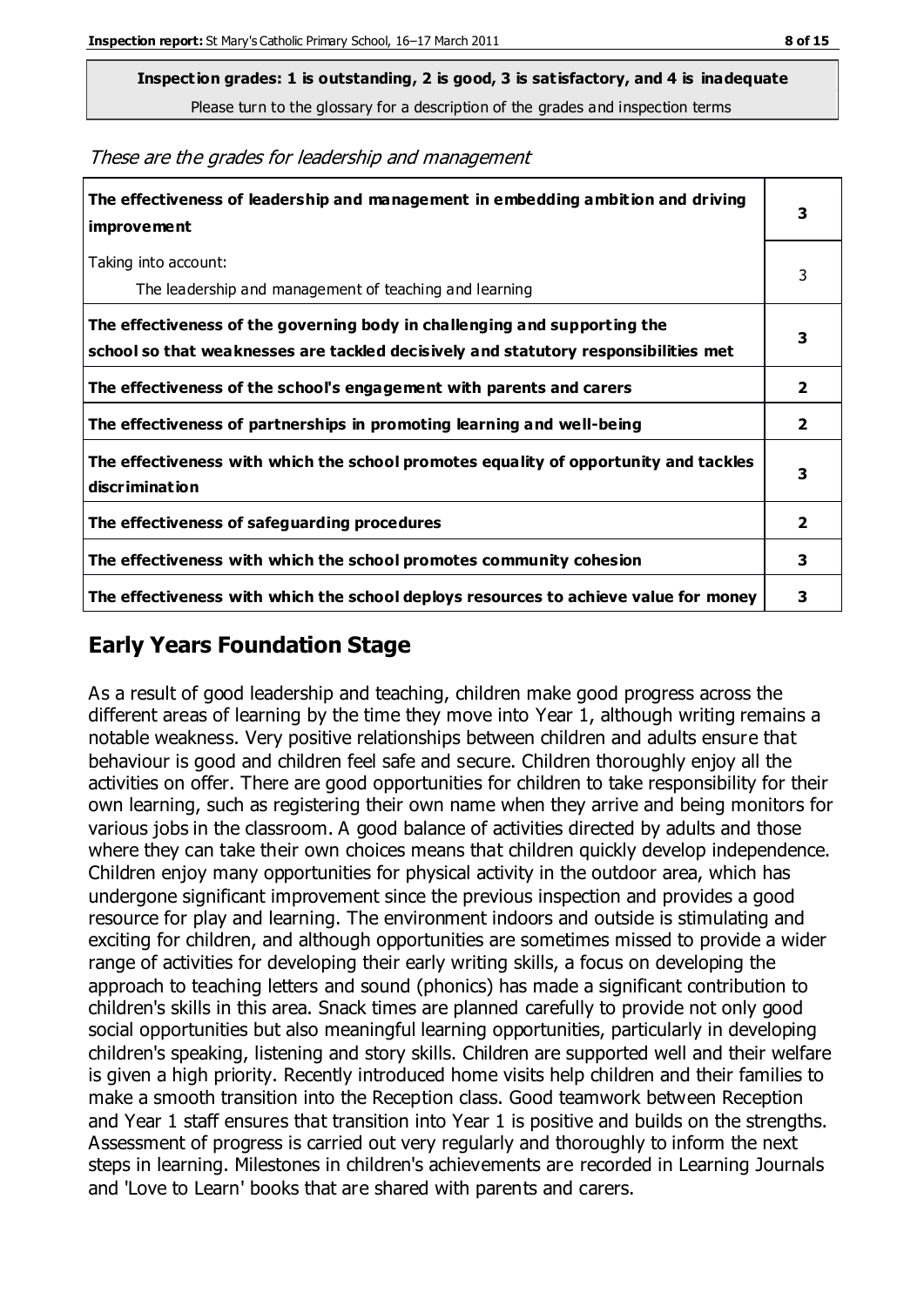**Inspection grades: 1 is outstanding, 2 is good, 3 is satisfactory, and 4 is inadequate**

Please turn to the glossary for a description of the grades and inspection terms

These are the grades for the Early Years Foundation Stage

| Overall effectiveness of the Early Years Foundation Stage                             |  |
|---------------------------------------------------------------------------------------|--|
| Taking into account:<br>Outcomes for children in the Early Years Foundation Stage     |  |
| The quality of provision in the Early Years Foundation Stage                          |  |
| The effectiveness of leadership and management of the Early Years Foundation<br>Stage |  |

# **Views of parents and carers**

Almost all of the parents and carers who responded to the questionnaire agreed that their children enjoy school, that the school keeps children safe, and that they are happy with their children's experience at school. Positive responses to all the other statements reflect the school's good engagement with parents and carers. The main concern from a few was about how effectively the school deals with unacceptable behaviour. Inspectors judged behaviour to be good and that the school deals well with inconsiderate or inappropriate behaviour, should it arise.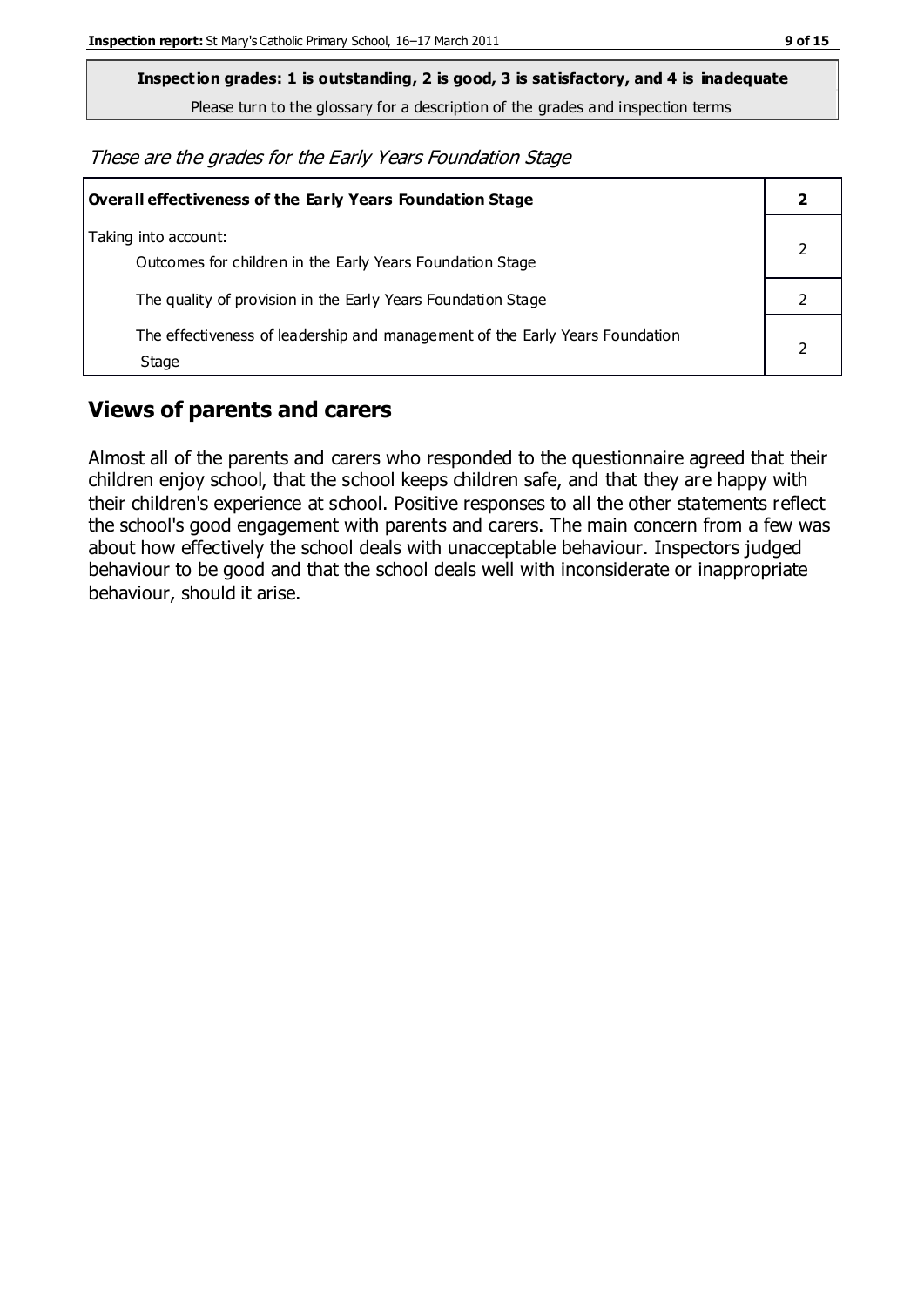#### **Responses from parents and carers to Ofsted's questionnaire**

Ofsted invited all the registered parents and carers of pupils registered at St Mary's Catholic Primary School to complete a questionnaire about their views of the school. In the questionnaire, parents and carers were asked to record how strongly they agreed with 13 statements about the school. The inspection team received 66 completed questionnaires by the end of the on-site inspection. In total, there are 183 pupils registered at the school.

| <b>Statements</b>                                                                                                                                                                                                                                       | agree        | <b>Strongly</b> | <b>Agree</b> |               | <b>Disagree</b> |                | <b>Strongly</b><br>disagree |                |
|---------------------------------------------------------------------------------------------------------------------------------------------------------------------------------------------------------------------------------------------------------|--------------|-----------------|--------------|---------------|-----------------|----------------|-----------------------------|----------------|
|                                                                                                                                                                                                                                                         | <b>Total</b> | $\frac{0}{0}$   | <b>Total</b> | $\frac{0}{0}$ | <b>Total</b>    | $\frac{0}{0}$  | <b>Total</b>                | $\frac{1}{2}$  |
| My child enjoys school                                                                                                                                                                                                                                  | 36           | 55              | 28           | 42            | $\overline{2}$  | 3              | $\mathbf 0$                 | $\mathbf 0$    |
| The school keeps my child<br>safe                                                                                                                                                                                                                       | 40           | 61              | 24           | 36            | $\overline{2}$  | 3              | $\mathbf 0$                 | $\mathbf 0$    |
| My school informs me about<br>my child's progress                                                                                                                                                                                                       | 32           | 48              | 29           | 44            | 3               | 5              | $\overline{2}$              | 3              |
| My child is making enough<br>progress at this school                                                                                                                                                                                                    | 27           | 41              | 33           | 50            | 3               | 5              | 1                           | $\overline{2}$ |
| The teaching is good at this<br>school                                                                                                                                                                                                                  | 24           | 36              | 41           | 62            | 1               | $\overline{2}$ | 0                           | $\mathbf 0$    |
| The school helps me to<br>support my child's learning                                                                                                                                                                                                   | 31           | 47              | 32           | 48            | 3               | 5              | $\mathbf 0$                 | $\mathbf 0$    |
| The school helps my child to<br>have a healthy lifestyle                                                                                                                                                                                                | 30           | 45              | 33           | 50            | 0               | $\mathbf 0$    | $\mathbf 0$                 | $\mathbf 0$    |
| The school makes sure that<br>my child is well prepared for<br>the future (for example<br>changing year group,<br>changing school, and for<br>children who are finishing<br>school, entering further or<br>higher education, or entering<br>employment) | 23           | 35              | 37           | 56            | $\overline{2}$  | 3              | $\mathbf 0$                 | $\mathbf 0$    |
| The school meets my child's<br>particular needs                                                                                                                                                                                                         | 31           | 47              | 27           | 41            | 5               | 8              | 1                           | $\overline{2}$ |
| The school deals effectively<br>with unacceptable behaviour                                                                                                                                                                                             | 18           | 27              | 32           | 48            | 7               | 11             | 5                           | 8              |
| The school takes account of<br>my suggestions and concerns                                                                                                                                                                                              | 22           | 33              | 34           | 52            | 4               | 6              | 1                           | 2              |
| The school is led and<br>managed effectively                                                                                                                                                                                                            | 35           | 53              | 26           | 39            | $\overline{2}$  | 3              | $\mathbf{1}$                | $\overline{2}$ |
| Overall, I am happy with my<br>child's experience at this<br>school                                                                                                                                                                                     | 43           | 65              | 21           | 32            | $\overline{2}$  | 3              | $\mathbf 0$                 | $\mathbf 0$    |

The table above summarises the responses that parents and carers made to each statement. The percentages indicate the proportion of parents and carers giving that response out of the total number of completed questionnaires. Where one or more parents and carers chose not to answer a particular question, the percentages will not add up to 100%.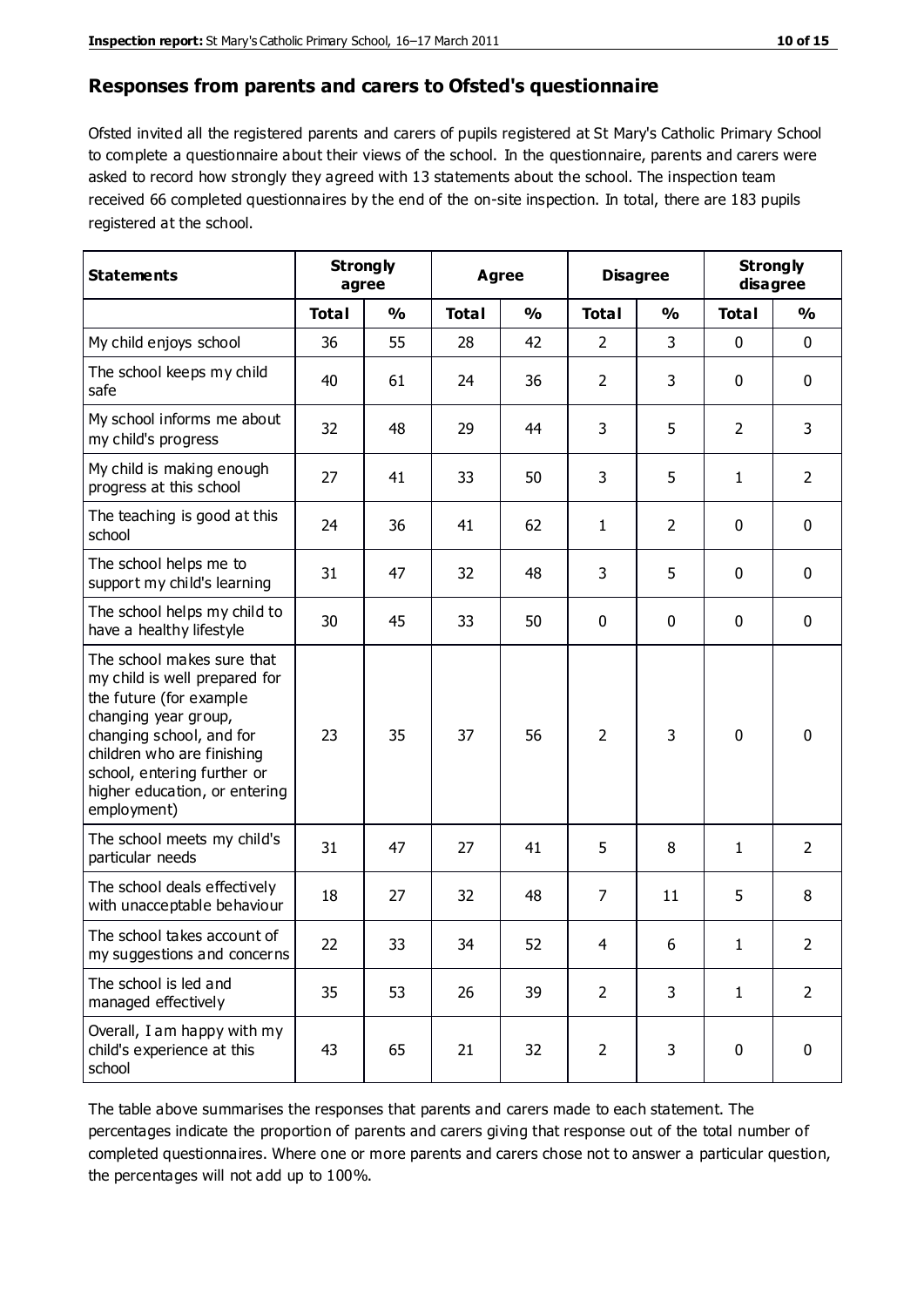# **Glossary**

| Grade   | <b>Judgement</b> | <b>Description</b>                                                                                                                                                                                                            |
|---------|------------------|-------------------------------------------------------------------------------------------------------------------------------------------------------------------------------------------------------------------------------|
| Grade 1 | Outstanding      | These features are highly effective. An outstanding school<br>provides exceptionally well for all its pupils' needs.                                                                                                          |
| Grade 2 | Good             | These are very positive features of a school. A school that<br>is good is serving its pupils well.                                                                                                                            |
| Grade 3 | Satisfactory     | These features are of reasonable quality. A satisfactory<br>school is providing adequately for its pupils.                                                                                                                    |
| Grade 4 | Inadequate       | These features are not of an acceptable standard. An<br>inadequate school needs to make significant improvement<br>in order to meet the needs of its pupils. Ofsted inspectors<br>will make further visits until it improves. |

### **What inspection judgements mean**

# **Overall effectiveness of schools**

|                       | Overall effectiveness judgement (percentage of schools) |      |                     |                   |
|-----------------------|---------------------------------------------------------|------|---------------------|-------------------|
| <b>Type of school</b> | <b>Outstanding</b>                                      | Good | <b>Satisfactory</b> | <b>Inadequate</b> |
| Nursery schools       | 59                                                      | 35   | 3                   | 3                 |
| Primary schools       | 9                                                       | 44   | 39                  | 7                 |
| Secondary schools     | 13                                                      | 36   | 41                  | 11                |
| Sixth forms           | 15                                                      | 39   | 43                  | 3                 |
| Special schools       | 35                                                      | 43   | 17                  | 5                 |
| Pupil referral units  | 21                                                      | 42   | 29                  | 9                 |
| All schools           | 13                                                      | 43   | 37                  | 8                 |

New school inspection arrangements were introduced on 1 September 2009. This means that inspectors now make some additional judgements that were not made previously.

The data in the table above are for the period 1 September 2009 to 31 August 2010 and are consistent with the latest published official statistics about maintained school inspec tion outcomes (see **[www.ofsted.gov.uk](http://www.ofsted.gov.uk/)**).

The sample of schools inspected during 2009/10 was not representative of all schools nationally, as weaker schools are inspected more frequently than good or outstanding schools.

Percentages are rounded and do not always add exactly to 100.

Sixth form figures reflect the judgements made for the overall effectiveness of the sixth form in secondary schools, special schools and pupil referral units.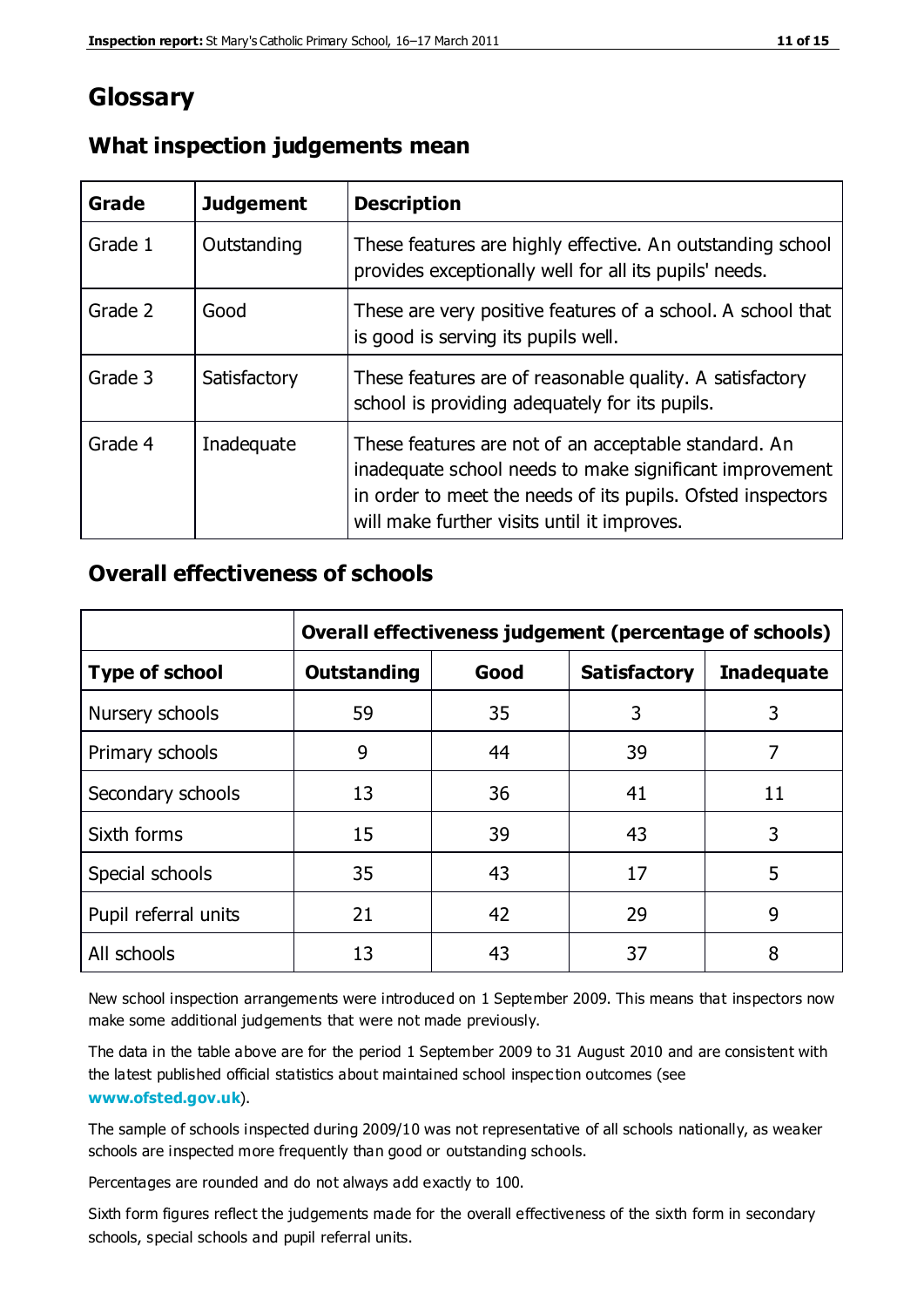# **Common terminology used by inspectors**

| Achievement:               | the progress and success of a pupil in their learning,<br>development or training.                                                                                                                                                          |  |  |
|----------------------------|---------------------------------------------------------------------------------------------------------------------------------------------------------------------------------------------------------------------------------------------|--|--|
| Attainment:                | the standard of the pupils' work shown by test and<br>examination results and in lessons.                                                                                                                                                   |  |  |
| Capacity to improve:       | the proven ability of the school to continue<br>improving. Inspectors base this judgement on what<br>the school has accomplished so far and on the quality<br>of its systems to maintain improvement.                                       |  |  |
| Leadership and management: | the contribution of all the staff with responsibilities,<br>not just the headteacher, to identifying priorities,<br>directing and motivating staff and running the school.                                                                  |  |  |
| Learning:                  | how well pupils acquire knowledge, develop their<br>understanding, learn and practise skills and are<br>developing their competence as learners.                                                                                            |  |  |
| Overall effectiveness:     | inspectors form a judgement on a school's overall<br>effectiveness based on the findings from their<br>inspection of the school. The following judgements,<br>in particular, influence what the overall effectiveness<br>judgement will be. |  |  |
|                            | The school's capacity for sustained<br>improvement.                                                                                                                                                                                         |  |  |
|                            | Outcomes for individuals and groups of pupils.                                                                                                                                                                                              |  |  |
|                            | The quality of teaching.                                                                                                                                                                                                                    |  |  |
|                            | The extent to which the curriculum meets<br>pupils' needs, including, where relevant,<br>through partnerships.                                                                                                                              |  |  |
|                            | The effectiveness of care, guidance and<br>support.                                                                                                                                                                                         |  |  |
| Progress:                  | the rate at which pupils are learning in lessons and<br>over longer periods of time. It is often measured by<br>comparing the pupils' attainment at the end of a key                                                                        |  |  |

stage with their attainment when they started.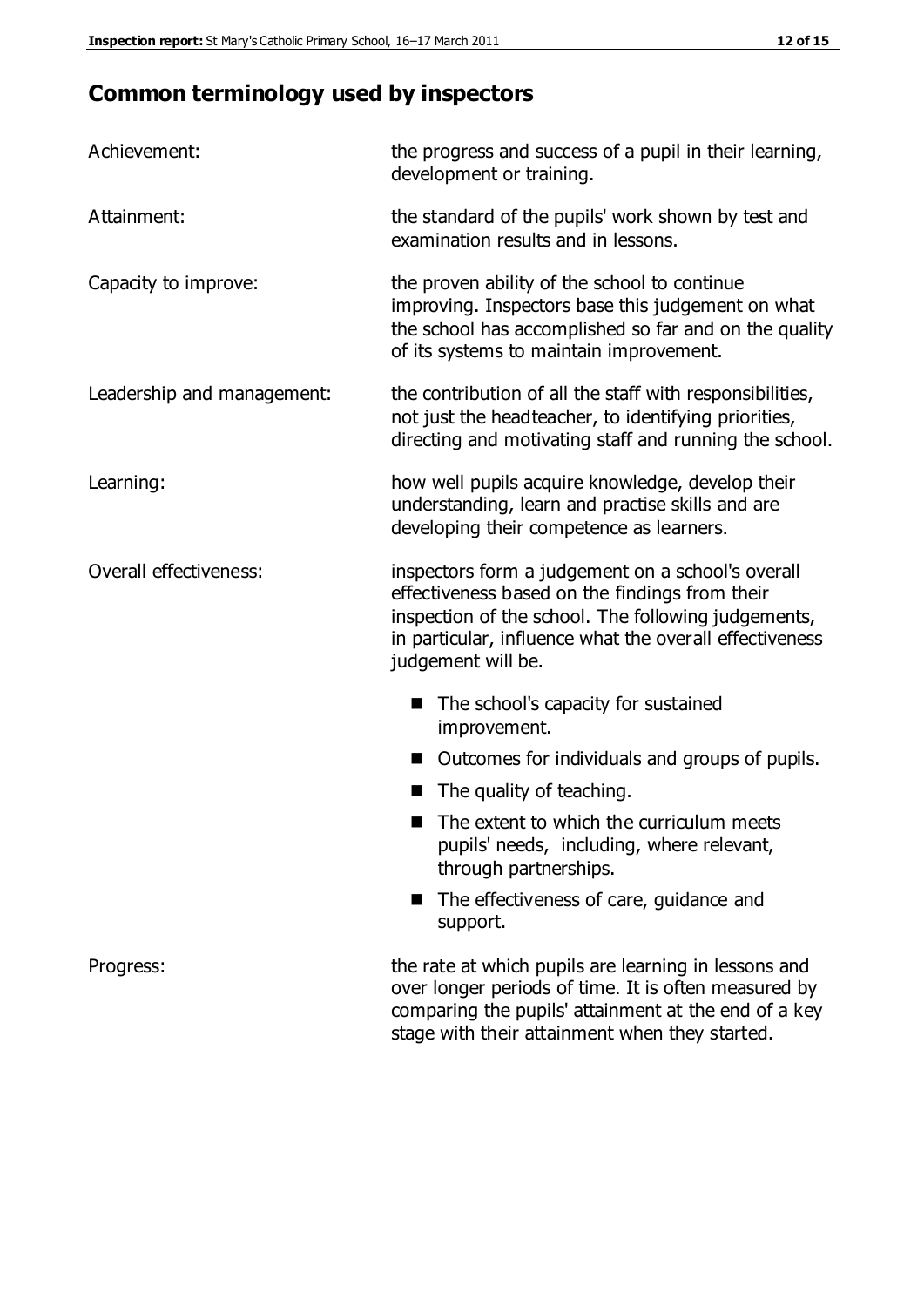#### **This letter is provided for the school, parents and carers to share with their children. It describes Ofsted's main findings from the inspection of their school.**



18 March 2011

�

Dear Pupils

�

#### **Inspection of St Mary's Catholic Primary School, Deal CT14 9LF**

�

I am writing to thank you for being so friendly and polite when we visited your school. Your school is satisfactory overall. This means some things are good and some things need to be better. We agree with you and your parents and carers that St Mary's is a caring and safe place where everyone looks after you well. Well done for understanding how to stay fit and healthy. Some of you told us that you did not think behaviour was good in your school because of a few children who found it difficult to keep their behaviour in check. When we observed you in lessons, around the school and in the playground, we thought your behaviour was good and that you help each other and understand that some children find it very challenging to do the right thing. You do lots to help the school run smoothly and it was good to learn how enthusiastically you work to raise money to help good causes, especially for people in need. Your teachers think of exciting things for you to learn in your lessons. Your school works well with your parents and carers to do the best for you. The children in the Reception class get off to a good start to their school life.

#### �

We have asked everyone in your school to do the following important things.

- To make sure more of your lessons are as good as the best ones, we have asked your teachers to plan work that is just right for each of you to help you achieve the learning objective for each lesson.
- We want you to do better in English and mathematics by the time you leave school. To do this, you need to make faster progress in your learning. We think you can do this because many of you are starting to learn more quickly because teachers are expecting more of you, and we have asked them to always give you a clear idea of exactly how you can improve your work.
- You must try to come to school every day so that you do not miss out on important learning, so we have asked the school to encourage you more to do this and work with your parents and carers to make it happen.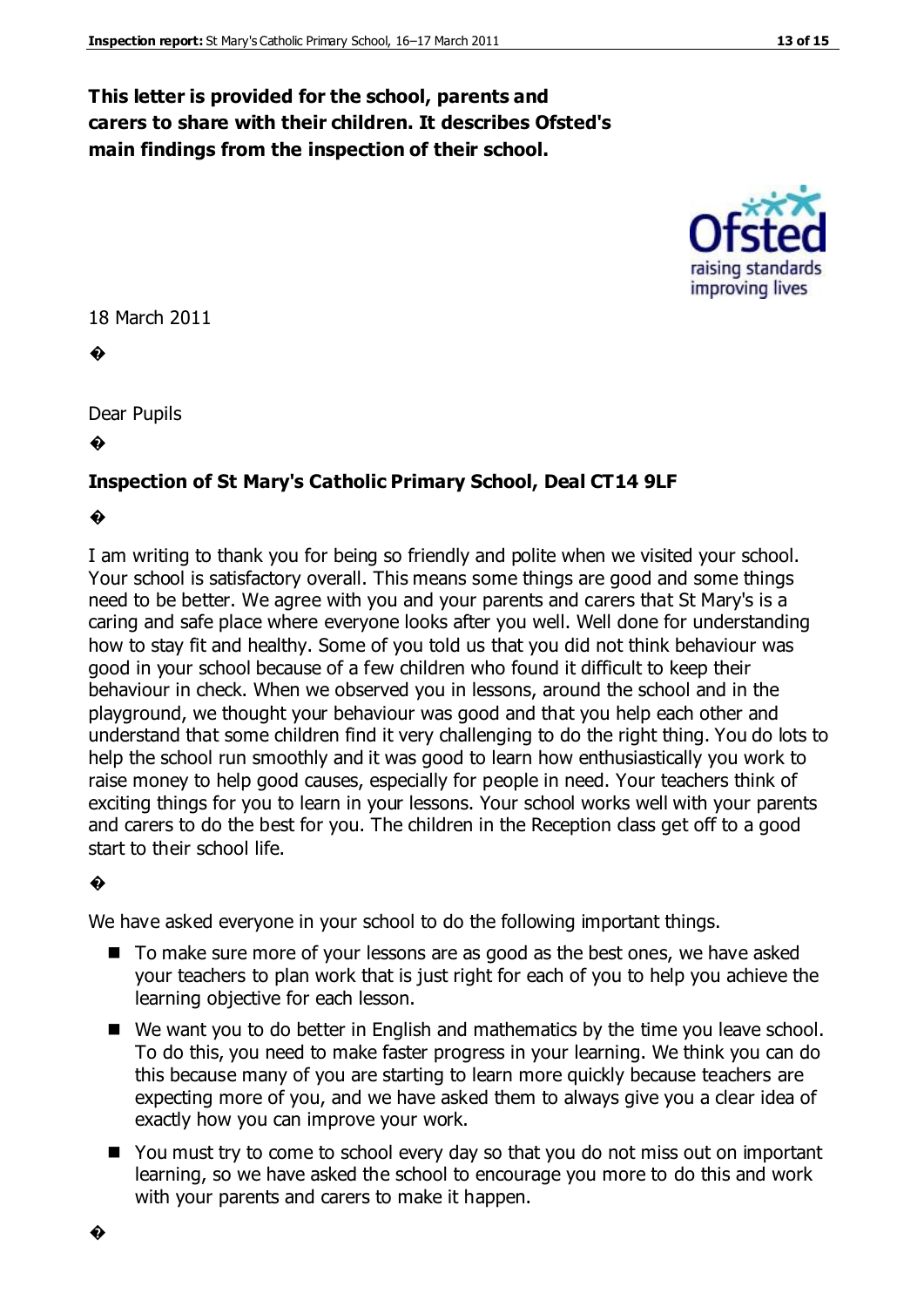You can all help the school to improve by always working hard and doing the very best you can.

Yours sincerely

�

Margaret Coussins Lead inspector